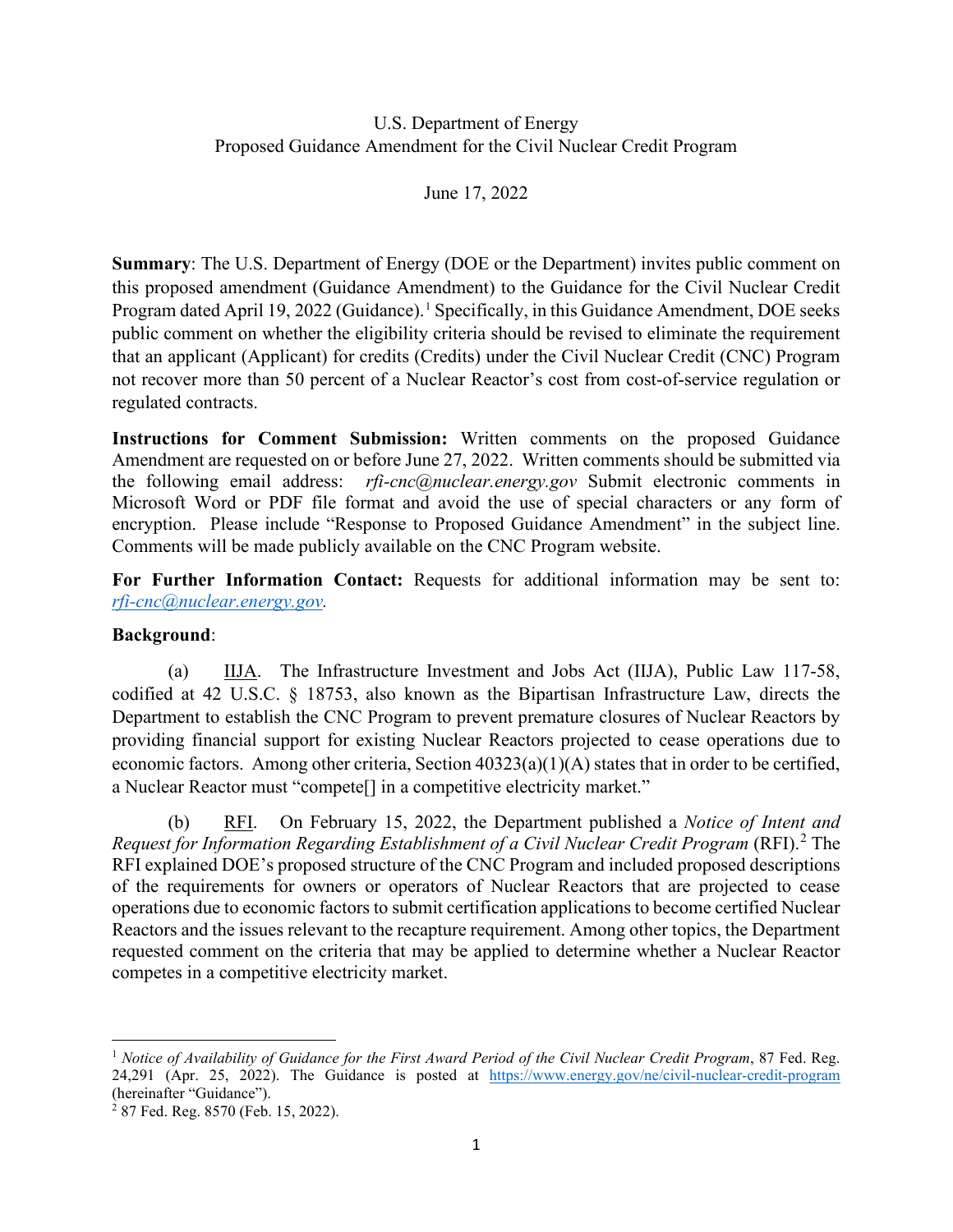(c) Guidance. The Guidance for the first award cycle specifies that a Nuclear Reactor may demonstrate that it competes in a competitive electricity market during the 4-year period for which Credits are awarded (the Award Period) by showing that it "will receive 50 percent or more of total revenue from sources that are exposed to electricity market competition."[3](#page-1-0) The Guidance states that those sources of revenue include:

"a. Sales of energy, capacity and/or ancillary services into organized wholesale markets;

"b. bilateral agreements with non-affiliated purchasers on competitively negotiated terms."<sup>[4](#page-1-1)</sup>

The Guidance provides further that an Applicant for Credits that "recovers more than 50 percent of the Nuclear Reactor's costs from cost-of-service regulation or regulated contracts will not be deemed to compete in a competitive electricity market."

(d) Request for Clarification. By letter dated May 23, 2022, the Office of the Governor of California (the Governor) requested that DOE revise the Guidance in three respects. First, the Governor asks that the Department remove the limitation that a Nuclear Reactor will not be eligible for Credits if it recovers more than 50 percent of its cost from cost-of-service regulation or regulated contracts. Second, the Governor suggests that the Guidance could be clarified to specify that "operating losses include 'costs not recovered through cost-of-service-ratemaking.'" Third, the Governor asks that the Guidance "[e]xplicitly include grid reliability and support for state clean energy goals, as well as emissions reductions, as a rationale for extending operations."

The Governor explains the request to change the eligibility requirements related to cost-of-service regulation. The letter states that the 50 percent regulated rate recovery exclusion "is overly broad, especially where cost-of-service does not cover the costs for which funding is being sought." The Governor's letter explains that in the case of Diablo Canyon Power Plant (DCPP), in order to extend operations beyond the current license expirations, the owner "would incur significant transition costs over the next four years to perform necessary studies, invest in plant enhancements, and obtain licenses and permits." According to the Governor, because there is no existing cost recovery mechanism for those transition costs, they would constitute operating losses and are the kind of adverse economic factors threatening the continued operation of Nuclear Reactors that the CNC Program is intended to address.

### **Proposed Guidance Amendment**:

DOE proposes for comment whether the Guidance at page 11 be revised as set forth below [italics indicate additions to the existing text of the Guidance; strikethroughs indicate deletions from the existing text of the Guidance].

# **2. The Applicant must demonstrate that the Nuclear Reactor competes in a competitive electricity market during the Award Period. An Applicant can do so by**

<span id="page-1-0"></span><sup>&</sup>lt;sup>3</sup> Guidance at 11.

<span id="page-1-1"></span><sup>4</sup> Guidance at 11.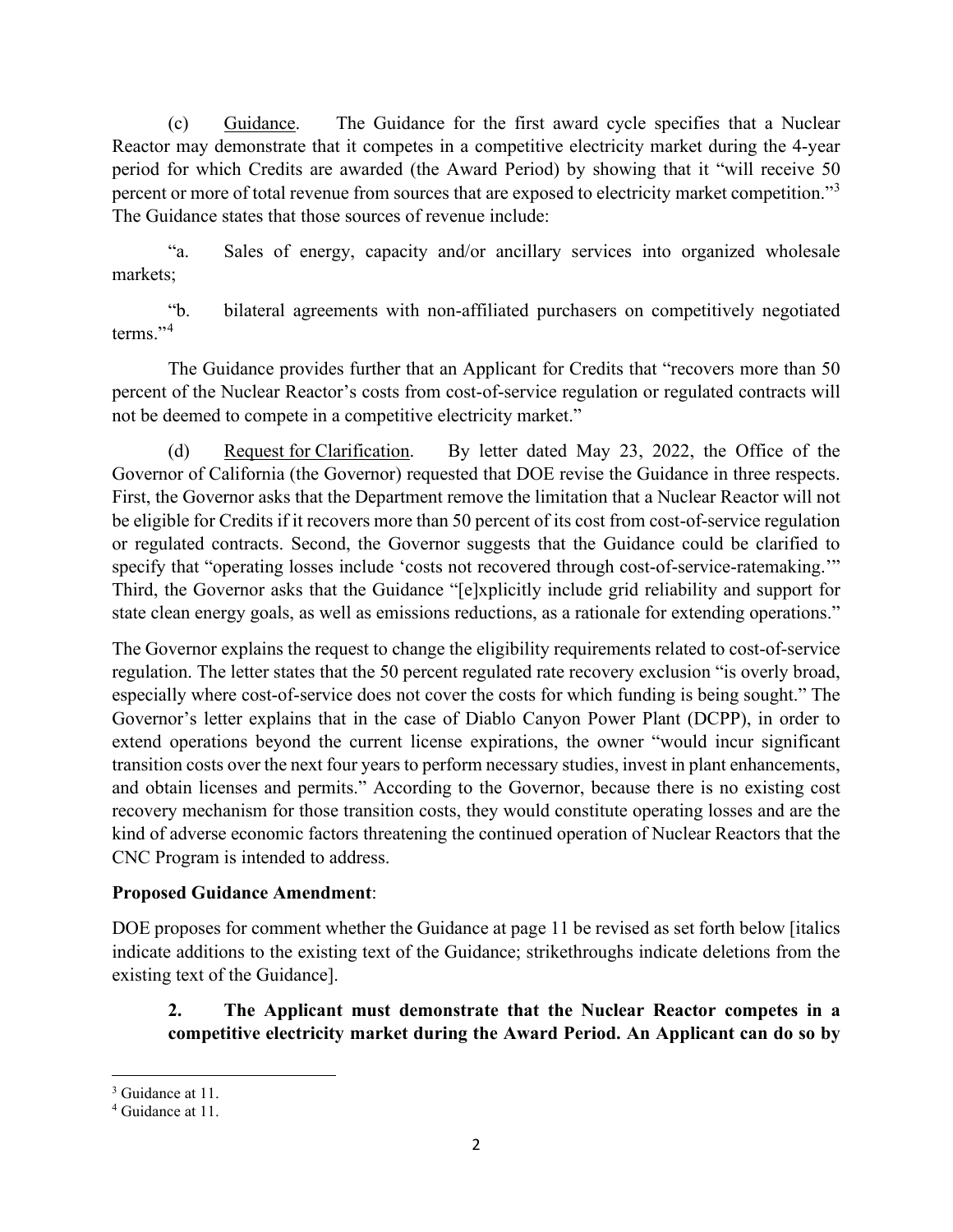**showing that the Nuclear Reactor will receive** *a material amount of its total revenue* **50 percent or more of total revenue from sources that are exposed to electricity market competition. These sources include but are not limited to:**

**a. Sales of energy, capacity and/or ancillary services into organized wholesale markets;**

**b. bilateral agreements with non-affiliated purchasers on competitive negotiated terms.**

**Notwithstanding the amount of revenue a Nuclear Reactor receives as a result of clearing in energy, capacity or ancillary services markets, or through bilateral agreements, a Nuclear Reactor for which an Applicant recovers more than 50 percent of the Nuclear Reactor's cost from cost-of-service regulation or regulated contracts will not be deemed to compete in a competitive electricity market.**

DOE declines to propose changes to the Guidance with respect to the other two requested clarifications contained in the Governor's letter. With respect to the definition of operating costs, the costs that the Governor refers to as "transition costs" are already included in costs as set forth in IIJA section  $40323(c)(1)(A)(i)$  and as described in the "Economic Factor Guidance" beginning at page 14 of the Guidance. With respect to the request to include additional certification criteria, DOE recognizes the important role that nuclear power plants can play in maintaining grid reliability and helping states achieve clean energy goals. However, unlike the certification requirement that a Nuclear Reactor demonstrate avoidance of incremental air pollutants, the IIJA does not explicitly contemplate including grid reliability and support for state clean energy goals as a requirement for extending operations for purposes of the CNC Program.

### **Discussion**:

The IIJA does not define "competes in a competitive electricity market." DOE in the Guidance for the first award cycle sought to identify the circumstances where a Nuclear Reactor bears market risk for recovery of costs that if not recovered could otherwise place the Nuclear Reactor at risk to cease operations due to economic factors. However, as explained in the Governor's letter, there are circumstances that were not contemplated in the Guidance where a Nuclear Reactor both receives cost-of-service rate recovery and also sells into an organized wholesale market, but nevertheless could still incur operating losses that threaten the ability of the Nuclear Reactor to continue operations. To address this scenario, the Guidance Amendment would provide a Nuclear Reactor with the opportunity to demonstrate that it has operating losses notwithstanding the percentage of cost-of-service revenues and market revenues.

The proposed Guidance Amendment would eliminate the exclusion from eligibility for an Applicant that recovers more than 50 percent of the Nuclear Reactor's cost from cost-of-service regulation or regulated contracts. This requirement was not included in the IIJA and DOE requests feedback as to whether the proposed Guidance Amendment better effectuates congressional intent of preserving economically distressed nuclear reactors while protecting taxpayer dollars. The proposed Guidance Amendment retains the provision that "compet[ing] in a competitive electricity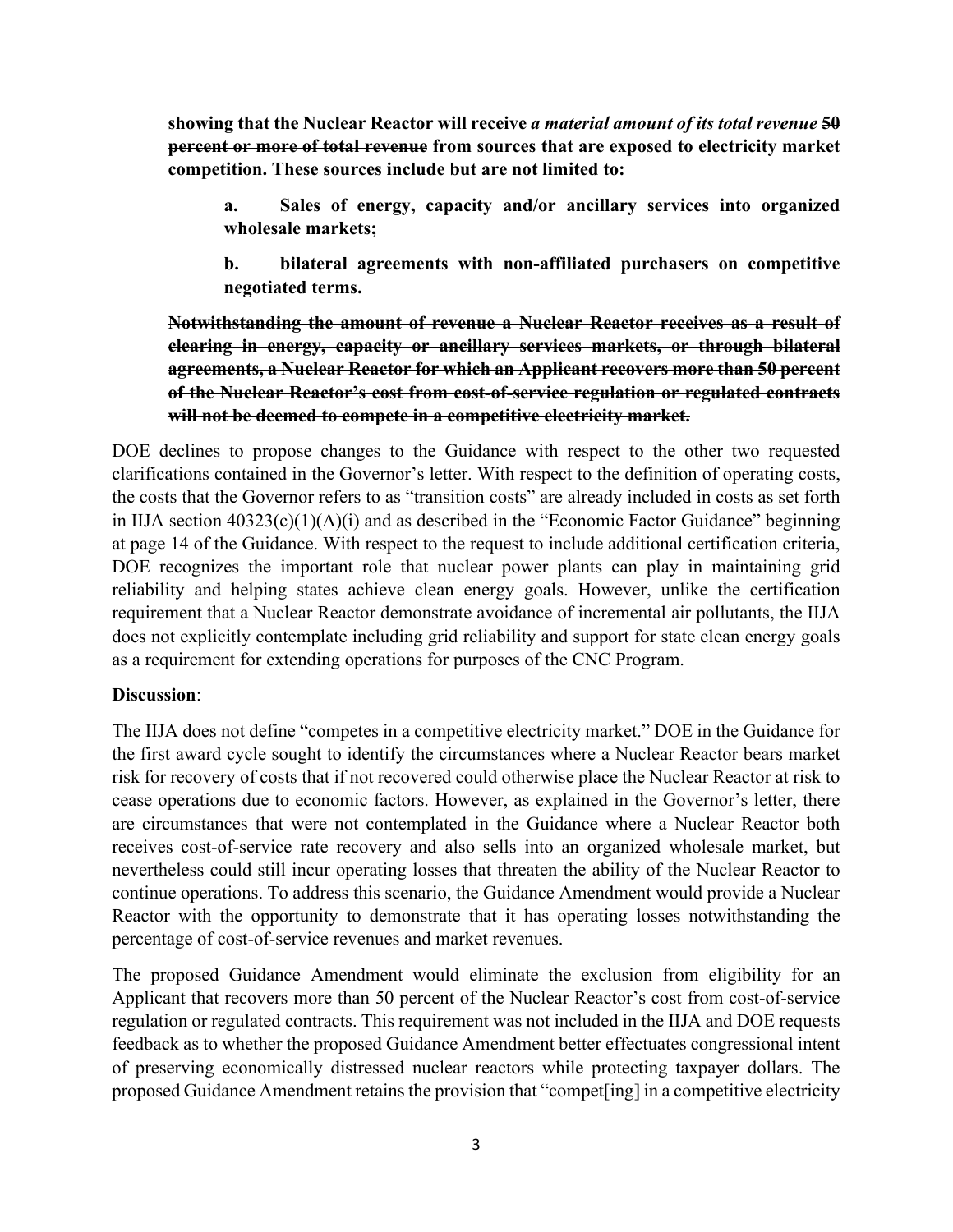market" includes making sales of energy, capacity, and/or ancillary services into an organized wholesale market and sales from bilateral agreements with non-affiliated purchasers on competitively negotiated terms, but requires those sales constitute a "material" amount of total revenues rather than a bright line "50 percent or more" of total revenues. DOE anticipates that materiality would mean that the revenues earned in the market and exposed to market risk are sizable enough to influence the economics and retirement decision. The Guidance already requires that an Applicant disclose all revenue sources, including revenue from "[r]etail rates or amounts collected through cost-of-service rate recovery,"[5](#page-3-0) thus avoiding the possibility of over recovery.

DOE proposes that the conditions underpinning the determination whether a Nuclear Reactor "competes in a competitive electricity market" under the Guidance as revised would be consistent with the IIJA requirements that a Nuclear Reactor must "compete in a competitive electricity market" and must demonstrate it is projected to cease operations due to economic factors. If the Guidance is amended as proposed, a Nuclear Reactor must still demonstrate that it competes in a competitive market, including by showing that, the revenues earned by a Nuclear Reactor that are exposed to market risk are sizable enough to influence the Nuclear Reactor's economics and retirement decision. In addition, the Nuclear Reactor would be eligible for the award of Credits only with respect to operating costs that are not recovered from either cost-of-service rates or market revenues (i.e., the Nuclear Reactor's bid for Credits may not exceed its projected operating losses, which would exclude those costs recovered through cost-of-service rates). Moreover, the Guidance retains the requirement that the Nuclear Reactor affirmatively demonstrate that it is projected to cease operations due to economic factors.

Consistent with the purpose of the CNC as enacted by the IIJA, the revisions proposed in this Guidance Amendment would preserve the opportunity of a Nuclear Reactor that would otherwise close due to economic factors to demonstrate its eligibility for Credits, thereby allowing it to continue to operate and provide the energy, environmental, and economic benefits as contemplated by the IIJA, notwithstanding that it receives some portion (potentially a majority) of its revenues through cost-of-service regulation. The proposed Guidance Amendment is consistent with Congress's intent to provide taxpayer dollars only for amounts needed to keep Nuclear Reactors operational because Credits would be awarded for costs that are incurred for the continued operation of the Nuclear Reactor and that are not recovered in the Nuclear Reactor's cost-ofservice rates or in the wholesale market. Taxpayers would be further protected because redemption of Credits will be subject to audit and annual adjustment to prevent over recovery in accordance with the Guidance and the Credit Redemption Agreement to be executed by successful Applicants. For example, if either (i) actual revenues of the Nuclear Reactor exceed the projected revenues on which the award of Credits was based or (ii) actual capital costs in the categories of Enhancement or Sustaining Capital Costs are lower than the amounts on which the award of Credits was based, the Credits available for redemption would be reduced to reflect the lower level of actual losses.<sup>[6](#page-3-1)</sup> In addition, the Guidance retains the requirement that the Applicant must identify and quantify the Nuclear Reactor's operational and market risks that may affect future operating losses,<sup>[7](#page-3-2)</sup> and DOE

<span id="page-3-0"></span><sup>5</sup> Guidance at 17.

<span id="page-3-1"></span><sup>6</sup> Guidance at 33.

<span id="page-3-2"></span><sup>7</sup> Guidance at 16.